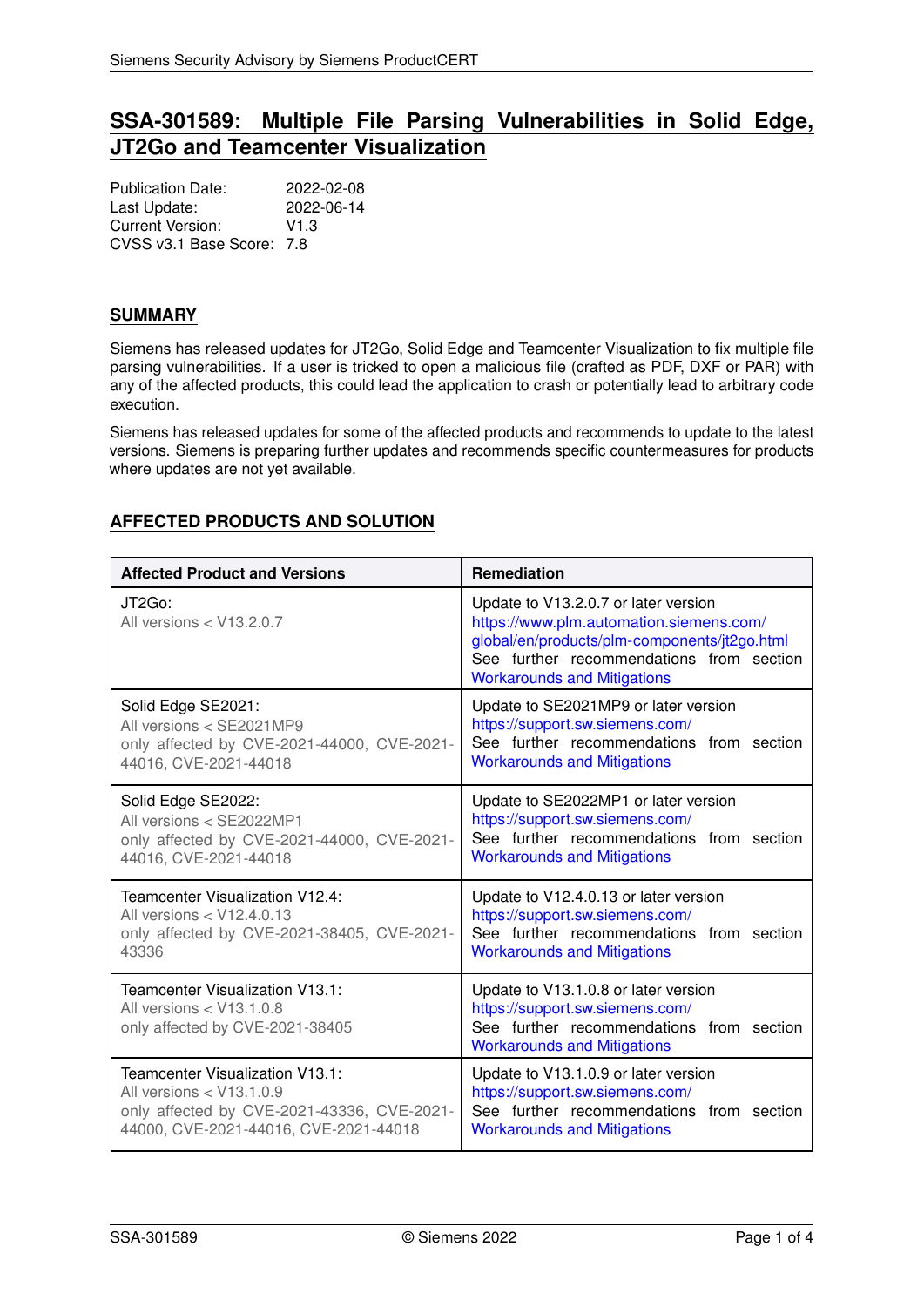| Teamcenter Visualization V13.2:<br>All versions $<$ V13.2.0.7 | Update to V13.2.0.7 or later version<br>https://support.sw.siemens.com/<br>See further recommendations from section<br><b>Workarounds and Mitigations</b> |
|---------------------------------------------------------------|-----------------------------------------------------------------------------------------------------------------------------------------------------------|
| Teamcenter Visualization V13.3:<br>All versions $<$ V13.3.0.1 | Update to V13.3.0.1 or later version<br>https://support.sw.siemens.com/<br>See further recommendations from section<br><b>Workarounds and Mitigations</b> |

# <span id="page-1-0"></span>**WORKAROUNDS AND MITIGATIONS**

Siemens has identified the following specific workarounds and mitigations that customers can apply to reduce the risk:

• Avoid to open untrusted files from unknown sources in affected products

Product specific remediations or mitigations can be found in the section [Affected Products and Solution.](#page-0-0)

<span id="page-1-1"></span>Please follow the [General Security Recommendations.](#page-1-1)

# **GENERAL SECURITY RECOMMENDATIONS**

As a general security measure, Siemens strongly recommends to protect network access to devices with appropriate mechanisms. In order to operate the devices in a protected IT environment, Siemens recommends to configure the environment according to Siemens' operational guidelines for Industrial Security (Download: [https://www.siemens.com/cert/operational-guidelines-industrial-security\)](https://www.siemens.com/cert/operational-guidelines-industrial-security), and to follow the recommendations in the product manuals.

Additional information on Industrial Security by Siemens can be found at: [https://www.siemens.com/](https://www.siemens.com/industrialsecurity) [industrialsecurity](https://www.siemens.com/industrialsecurity)

# **PRODUCT DESCRIPTION**

JT2Go is a 3D JT viewing tool to allow users to view JT, PDF, Solid Edge, PLM XML with available JT, VFZ, CGM, and TIF data.

Solid Edge is a portfolio of software tools that addresses various product development processes: 3D design, simulation, manufacturing and design management.

Teamcenter Visualization software enables enterprises to enhance their product lifecycle management (PLM) environment with a comprehensive family of visualization solutions. The software enables enterprise users to access documents, 2D drawings and 3D models in a single environment.

### **VULNERABILITY CLASSIFICATION**

The vulnerability classification has been performed by using the CVSS scoring system in version 3.1 (CVSS v3.1) [\(https://www.first.org/cvss/\)](https://www.first.org/cvss/). The CVSS environmental score is specific to the customer's environment and will impact the overall CVSS score. The environmental score should therefore be individually defined by the customer to accomplish final scoring.

An additional classification has been performed using the CWE classification, a community-developed list of common software security weaknesses. This serves as a common language and as a baseline for weakness identification, mitigation, and prevention efforts. A detailed list of CWE classes can be found at: [https://cwe.mitre.org/.](https://cwe.mitre.org/)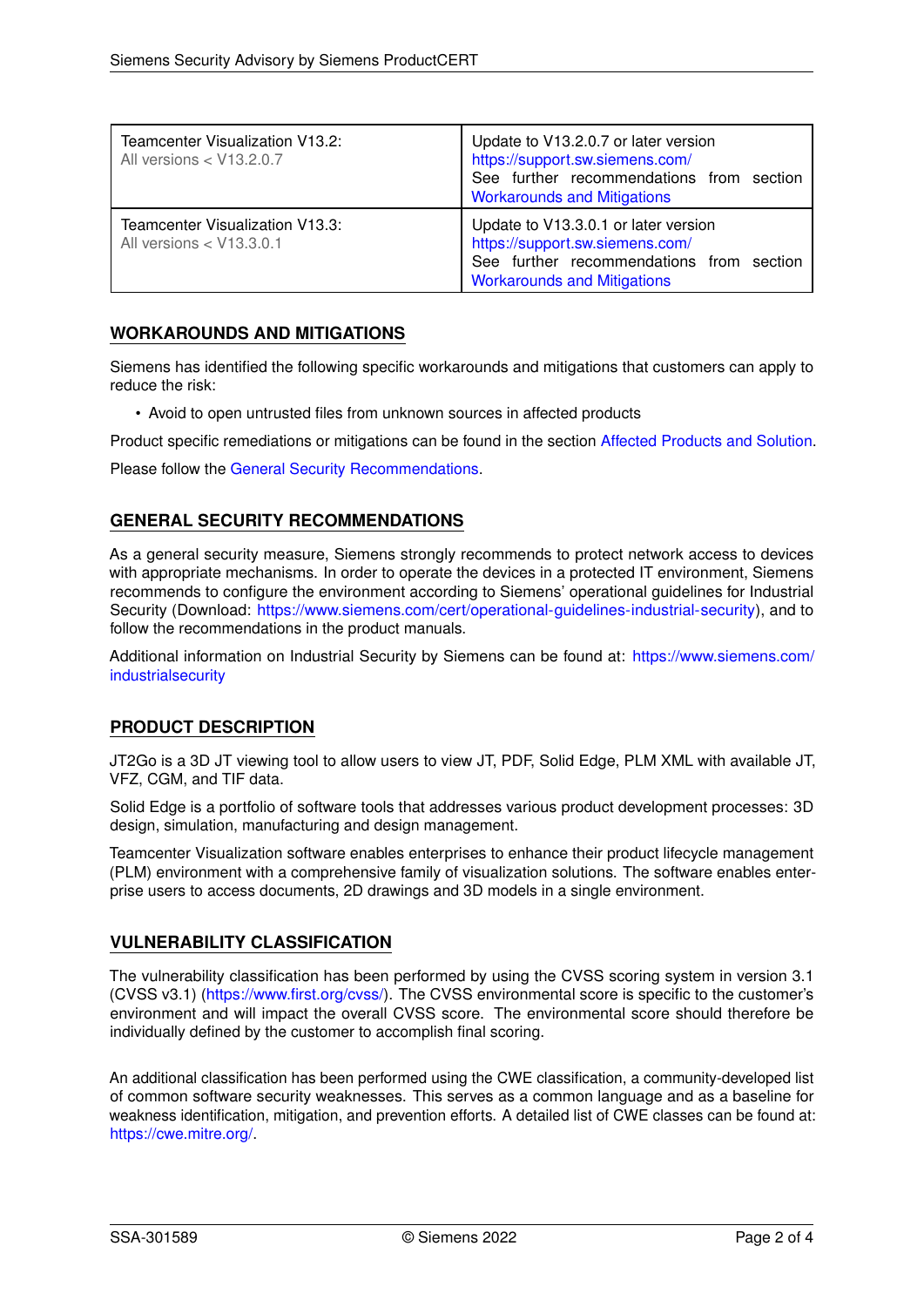#### Vulnerability CVE-2021-38405

The Datalogics APDFL library used in affected products is vulnerable to memory corruption condition while parsing specially crafted PDF files. An attacker could leverage this vulnerability to execute code in the context of the current process. (ZDI-CAN-15106, ZDI-CAN-15108, ZDI-CAN-15113)

| CVSS v3.1 Base Score | 7 R                                                                  |
|----------------------|----------------------------------------------------------------------|
| CVSS Vector          | CVSS:3.1/AV:L/AC:L/PR:N/UI:R/S:U/C:H/I:H/A:H/E:P/RL:T/RC:C           |
| CWE                  | <b>CWE-119: Improper Restriction of Operations within the Bounds</b> |
|                      | of a Memory Buffer                                                   |

#### Vulnerability CVE-2021-43336

Open Design Alliance Drawings SDK before 2022.11 used in affected products contains an out of bounds write vulnerability when parsing a DXF file. An attacker can leverage this vulnerability to execute code in the context of the current process. (ZDI-CAN-15107)

| CVSS v3.1 Base Score | 7 R                                                        |
|----------------------|------------------------------------------------------------|
| CVSS Vector          | CVSS:3.1/AV:L/AC:L/PR:N/UI:R/S:U/C:H/I:H/A:H/E:P/RL:O/RC:C |
| CWE                  | CWE-787: Out-of-bounds Write                               |

#### Vulnerability CVE-2021-44000

The plmxmlAdapterSE70.dll contains an out of bounds write past the fixed-length heap-based buffer while parsing specially crafted PAR files. This could allow an attacker to execute code in the context of the current process. (ZDI-CAN-15053)

CVSS v3.1 Base Score 7.8

CVSS Vector [CVSS:3.1/AV:L/AC:L/PR:N/UI:R/S:U/C:H/I:H/A:H/E:P/RL:O/RC:C](https://www.first.org/cvss/calculator/3.1#CVSS:3.1/AV:L/AC:L/PR:N/UI:R/S:U/C:H/I:H/A:H/E:P/RL:O/RC:C) CWE CWE-122: Heap-based Buffer Overflow

#### Vulnerability CVE-2021-44016

The plmxmlAdapterSE70.dll library is vulnerable to memory corruption condition while parsing specially crafted PAR files. An attacker could leverage this vulnerability to execute code in the context of the current process. (ZDI-CAN-15110)

CVSS v3.1 Base Score 7.8 CVSS Vector [CVSS:3.1/AV:L/AC:L/PR:N/UI:R/S:U/C:H/I:H/A:H/E:P/RL:O/RC:C](https://www.first.org/cvss/calculator/3.1#CVSS:3.1/AV:L/AC:L/PR:N/UI:R/S:U/C:H/I:H/A:H/E:P/RL:O/RC:C) CWE CWE-119: Improper Restriction of Operations within the Bounds of a Memory Buffer

#### Vulnerability CVE-2021-44018

The plmxmlAdapterSE70.dll library is vulnerable to memory corruption condition while parsing specially crafted PAR files. An attacker could leverage this vulnerability to execute code in the context of the current process. (ZDI-CAN-15112)

| CVSS v3.1 Base Score |                                                            |
|----------------------|------------------------------------------------------------|
| CVSS Vector          | CVSS:3.1/AV:L/AC:L/PR:N/UI:R/S:U/C:H/I:H/A:H/E:P/RL:O/RC:C |
| CWE                  | CWE-125: Out-of-bounds Read                                |